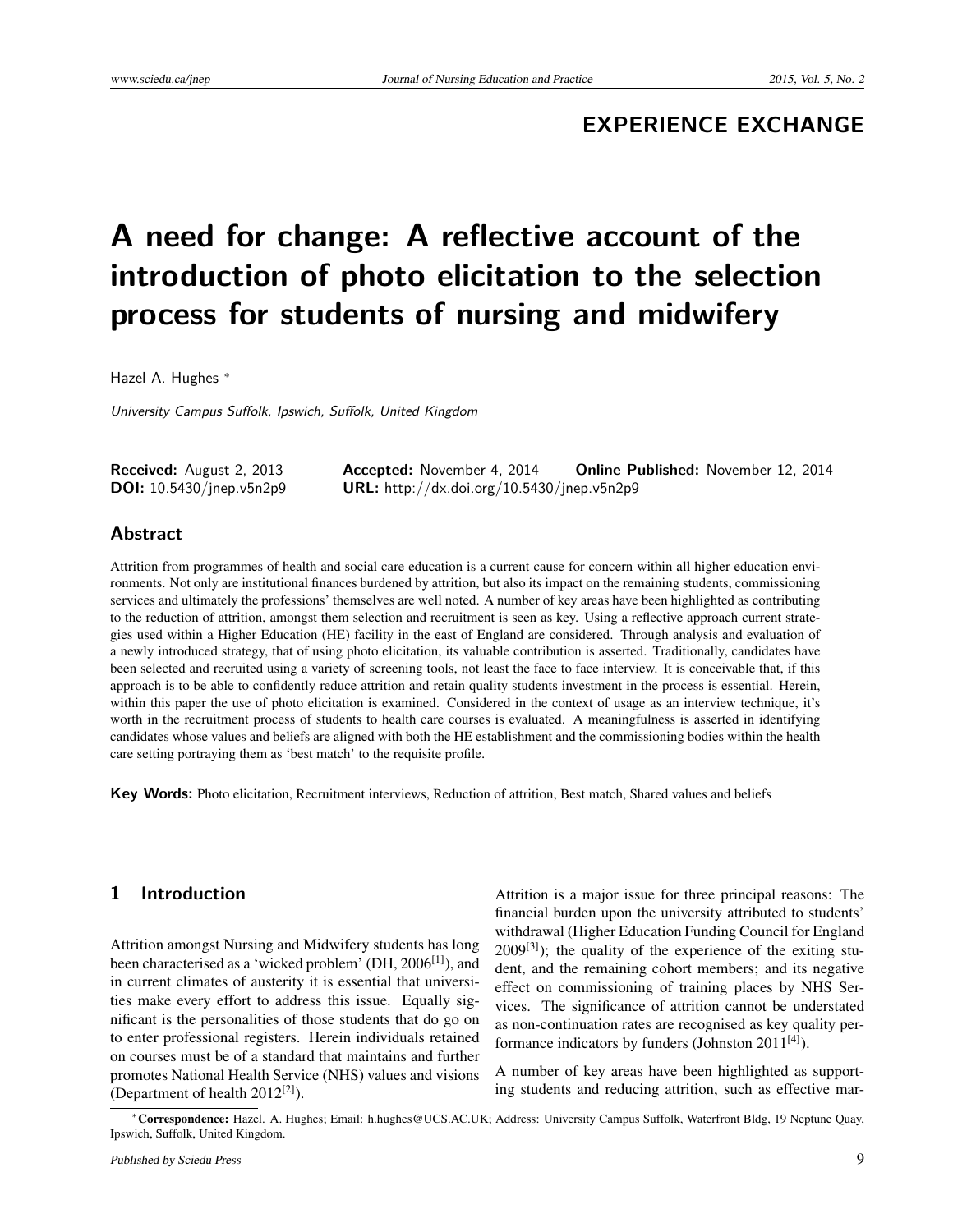keting and in particular effectual recruitment and selection processes (Department of Health, 2006;[\[1\]](#page-6-0) McCallum *et al*., 2006;<sup>[\[5\]](#page-6-4)</sup> McCarey *et al.*, 2007<sup>[\[6\]](#page-6-5)</sup>). Within her work Hughes  $(2013^{[7]})$  $(2013^{[7]})$  $(2013^{[7]})$ , gave detailed consideration of the connection between recruitment and retention. Although her viewpoints substantiated other authors' findings; It went further to examine how changes to selection and recruitment strategies; and development of innovative approaches might facilitate movement beyond the traditional interview.

The need for this change is significant for two reasons. Firstly, as already identified is that of attrition. Secondly, and potentially of greater importance, is the knowledge that many students provide a rationale of 'wrong career choice' when exiting courses. It became clear that in order to reduce attrition selectors and recruiters required a process in which they are able to identify those candidates who, through reasons of limited preparation, knowledge and/or understanding of the demands of the course and the profession as a whole, are deselected prior to starting the programme of study.

## **1.1 Background**

A strong interest led to the author undertaking an enquiry into the processes in place within the HE facility and their relationship with attrition. With a premise that inane questioning by interviewers and rehearsed responses by candidates do little to inform the interviewer; and worse still, to allow the interviewee to show themselves in terms of personal qualities and commitment to all aspects of the applied for programme; the need for change became clear.

Through investigation and adaptation of Tinto's model (Tinto 1975[\[8\]](#page-6-7) ), aimed fostering a sense of belonging and placing the candidate at the centre of selection processes, a detailed understanding of the need for the candidate voice to be truly heard was borne. Central to this understanding was the development of the idea of using photo elicitation as a medium for self-expression within their recruitment process.

#### **1.2 Literature review**

Photo elicitation has a long history in anthropology and sociological studies, with evidence of its first use over half a century ago. Within his works Collier (1957) printed 2009<sup>[\[9\]](#page-6-8)</sup>) used photographs to inform his understanding regarding the adaptability of residence of a small town, to its changing demographics. His findings were interesting with details of how the use of photographs elicited material that was comprehensive. It went further than this, however, and Collier's work determined that frequently the informant was enthused to really express themselves as individuals in quite some detail. Further studies by Collier published some ten years later, gave the world an introduction to photo elicitation as laying the foundations for visual anthropology and sociology.

It is perhaps within the works of Harper  $(2002^{[10]})$  $(2002^{[10]})$  $(2002^{[10]})$  where definition of photo elucidation pinpoints the potential of using photographs in recruitment interviews. Recognising as-pects of emotional intelligence (Goleman, 1996<sup>[\[11\]](#page-6-10)</sup>) and the symbolic way in which the brain interprets visual information, Harper, identifies the value of photographs as not only eliciting more information but also that of a different kind. It may be this in-depth and personally constructed detail that can provide interviewers with the unique insight that enables them to risk assess the candidate in terms of attrition from the course and ultimately the profession beyond.

There is no doubt that nursing and midwifery are in the midst of significant change; resulting in the decisions taken by selectors' of increasing consequence. Creating solutions around attrition at the recruitment stage may indeed contribute toward the security of nursing and midwifery's future. For it could be argued that it is at this stage, using innovative approaches, that candidate's ability to meet the demands of the increasingly nebulous nature of the workforce can be identified.

Using Driscoll's  $(2007^{[12]})$  $(2007^{[12]})$  $(2007^{[12]})$  model, reflective enquiry was undertaken to ascertain the value and future development needs, of the recruitment processes, employed by a regional university. This three stage model was chosen for this enquiry as it enables succinct identification of the subject; promotes analysis in order that broad understanding occurs; and enables sound conclusions to be drawn that facilitates feedforward to continually improve.

Attrition across the spectrum of higher education institutions has long been an area of concern. In recent time's withdrawal from courses amongst students of nursing and midwifery has been noted as increasing in trend (Depart-ment of Health 2007<sup>[\[13\]](#page-6-12)</sup>).

Admissions tutors can be seen as playing a significant role in the reduction of attrition through application of selection and recruitment strategies that better identify potential 'attrition risk factors' amongst applicants.

Within his work Evan Cohen  $(2009<sup>[14]</sup>)$  $(2009<sup>[14]</sup>)$  $(2009<sup>[14]</sup>)$  succinctly addresses the problem with which the nursing and midwifery teams, within a regional university, were confronted. It was perhaps his work that was the catalyst for the development of the newly established recruitment strategies, and the subject of this evaluation. Cohen's work identifies, the primary element of any recruitment strategy as being that of finding the 'qualified best match' (ibid page 8).

## **1.3 Aim: Establishing best match**

Given that the education of midwives and nurses is a partnership undertaking between clinical, practice based providers and universities it was essential that establishing what the 'best match' looked like should be a collaborative event. Clinicians' viewpoints were considered essential for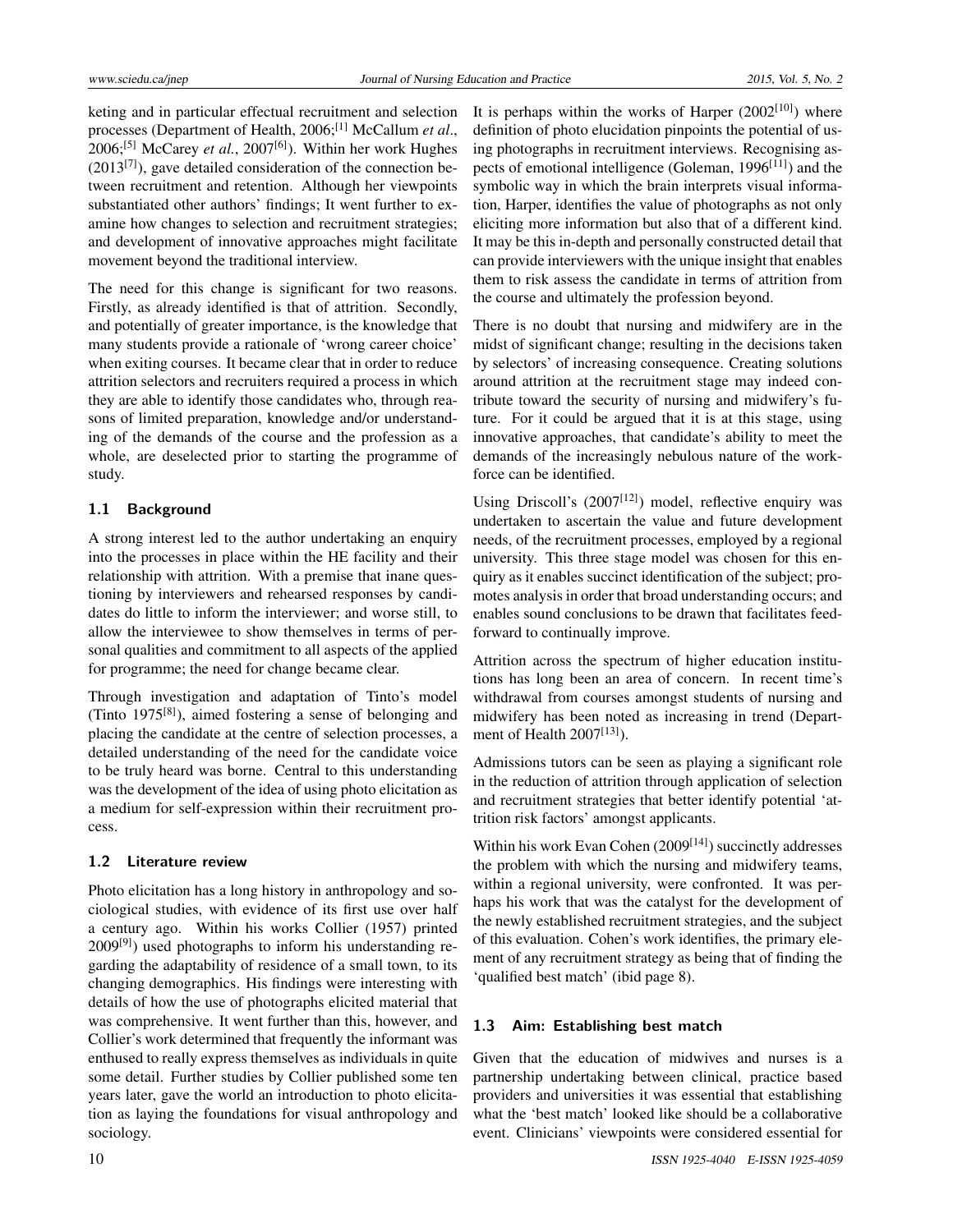two reasons. Firstly approximately 50% of nursing and midwifery training is undertaken in the clinical practice environment. In addition, exit interviews undertaken by withdrawing students has identified attrition as frequently occurring as a result of clinical encounters.

Also significant, and in many ways central to the undertaking, was the opinion of childbearing women themselves. For this reason viewpoints that created a picture of the 'ideal candidate' and from which whom a 'best match' could be determined were sought and systematically applied to candidate profiling.

This was further supported through consideration of the profiles of strongly performing students, from current cohorts, and isolating those traits in common. This allowed realism to temper a situation where ideology may inadvertently lead to exclusion of candidates contrary to legislation. An example of this is that of the overwhelming wish of some women to be cared for by a female during the period of labour and birth and a small number of comments relating to ethnicity. Indeed enrolling, retaining and graduating more minority groups, to ensure diversity in the workforce, is amongst pri-orities for policy makers (Augustus-Dapremont, 2013<sup>[\[15\]](#page-6-14)</sup>). Despite the occasional disparity between pragmatism and personal beliefs, the undertaking did provide the basis upon which a systematic approach to candidate profiling could be made.

#### **1.4 A three step plan was devised and implemented**

The first step was designed to support potential applicants in deciding for themselves their suitability for the course and the value in their submitting application. This was achieved through website development that continues to be enhanced, to ensure all necessary information can be easily found. This includes frequently asked questions, celebrates student success and provides direct contact details of the admissions tutor.

Evidence suggests that personal statements are poor indicators of the candidate's true personality. For that reason the second step uses a process that demands more of the applicant in terms of verification of content from within their per-sonal statement (Frean 2009<sup>[\[16\]](#page-6-15)</sup>). Interview questions draw on detail within the statement in order that they can be further substantiated and expanded upon.

## **1.5 Introducing photo elicitation interview techniques**

The third and final step was to ensure that the interview gave rise to open communication in which the candidate could express their unique qualities allowing interviewers to ascertain their fit with the predetermined 'best match'. This is seen as essential as recognising academic quality, while important; needs to be considered in the wider context of the candidate as a whole. The admissions tutor was acutely aware of the use of emotional intelligence (EI) and the value of using EI questioning in the interview setting (Bailey and Borooah 2007,<sup>[\[17\]](#page-6-16)</sup> Rankin 2011<sup>[\[18\]](#page-6-17)</sup>). It was acknowledged, however, that the use of such strategies that involve psychological screening might demand sophisticated input and as such would be beyond the capabilities of the interview panel.

## **2 Method and design**

The Photo elicitation interview (PEI) (Epstein *et al.*  $2006^{[19]}$  $2006^{[19]}$  $2006^{[19]}$ ) was considered as an equally valuable alternative and in early 2013 was put into place as a pilot study. By considering information candidates shared through the photographic medium, interviewers could measure their suitability for the course and also risk assess their potential for attrition. Candidates were asked to bring with them, two or three photos of significance and were given the following task- *"Using the photographs you have brought with you today, tell us about yourself and the qualities you think they display that you will bring to the course and the profession as a whole."*

This enabled the candidate to portray the 'soft skills' so closely aligned with emotional intelligence but also enabled the interview panel to gain insight into the candidate's life shaping experiences, values, attitudes and beliefs. Considering these in the context of the 'best match profile' interviewers were able to gain insight into the previously unseen side of candidates and to be discerning of the subtle differences that demonstrated greatest potential for the course.

The use of pictures to facilitate reflection within the research setting is rapidly gaining in popularity as a participatory methodology. Its use and benefits in terms of selection and recruitment are, however, are less well recorded. Identified as a medium for self-expression, the aim was to gain greater insight into the candidate's ability to fit the required 'best match profile' of the student being sought.

Applications to midwifery programmes of education are heavily oversubscribed. With the dearth of seemingly suitable candidates in terms of educational attainment and on the face of it, 'best match' profiles within the personal statement, discernment can be challenging. As such, it is generally from personal engagement that decisions around recruitment are made.

Interviews have historically been the medium through which this personal engagement is undertaken but can remain fraught with difficulty. In times of austerity and the need for universities to meet the demands of an ever-changing workforce, selectors must assess potential beyond recruitment, through retention, to completion of the course. It can be argued therefore that the need to go beyond standard interviews, to more innovative approaches that more thoroughly 'risk-assess' candidates' potential for attrition are essential.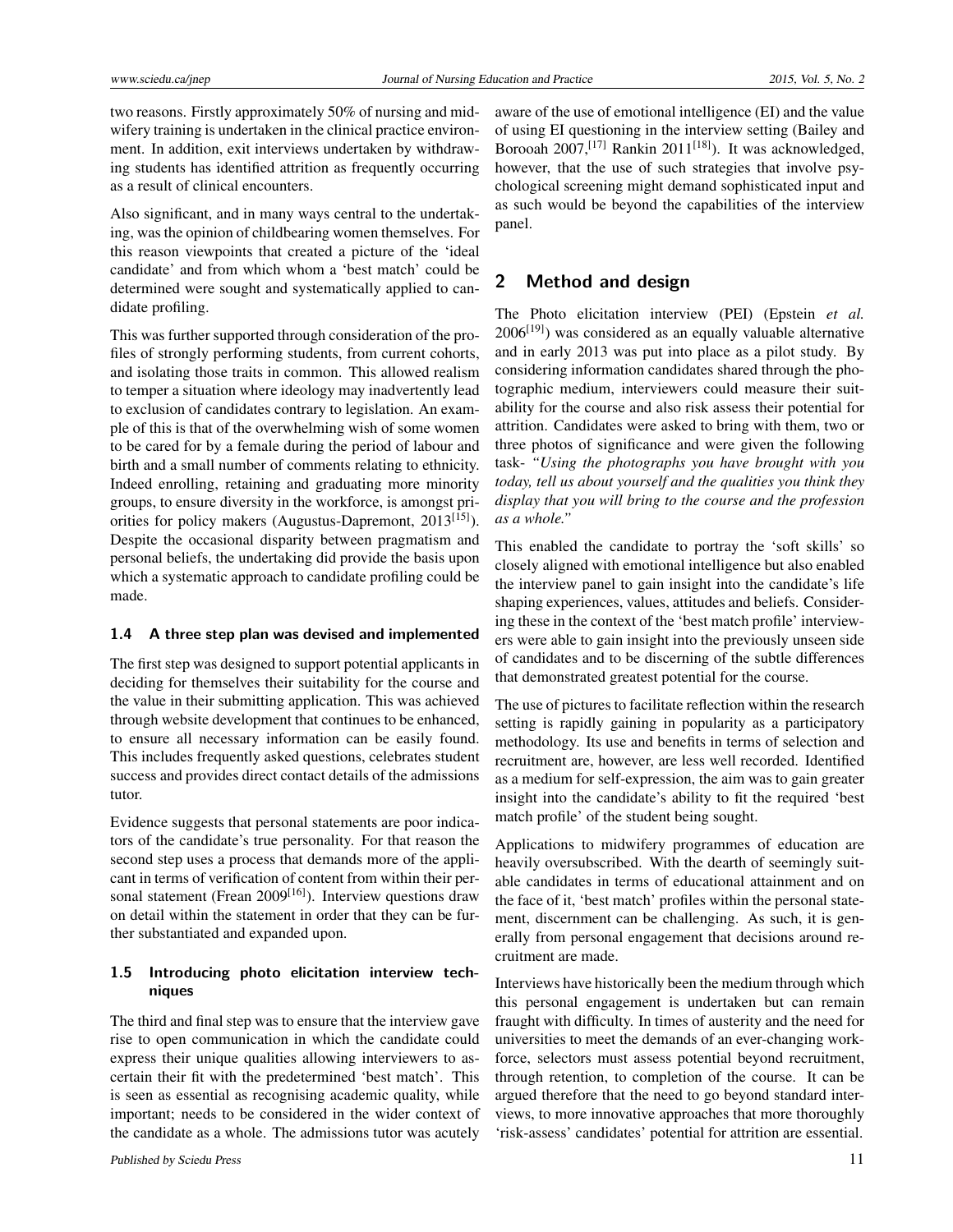The last decade has seen a steady increase in terms of recognising 'emotional intelligence' and its relationship to ways of knowing. Adjunct to this, a rise in qualitative research, using sensory methodologies, has been brought to the fore (Mason and Davies  $2009^{[20]}$  $2009^{[20]}$  $2009^{[20]}$ ). Given that the senses are intrinsically linked with one's interpretation and understanding of the lived experience, the methodology's value in terms of eliciting deep and meaningful data cannot be understated. The merits of photo elicitation, as a qualitative methodology, may extend much further than the research paradigm. Its value in the recruitment environment has recently been noted, where interviewers seek individuals who 'best fit' a predetermined criteria. Nursing and midwifery, where attitudes, values and beliefs are paramount, can be seen as such a milieu.

Recruitment consultants frequently purport previous behaviours and histories as paramount in predicting future per-formance. For a number of decades Gallup Consultancy<sup>[\[21\]](#page-6-20)</sup> has studied the relationships between prior experience, attitudes toward work and learning and future performance. Such enquiry has fuelled arguments' and revealed limitation of traditional interview processes; with the shortcomings widely asserted amongst recruitment specialists (Sulli-van 2004<sup>[\[22\]](#page-6-21)</sup>).

From the candidate perspective, there is evidence of the interview situation being seen as anxiety provoking. Candidates report perceptions of inequity in status between them and interviewers. A feeling of lack of control frequently ensues; and can often result in responses being minimised (Alfeck *et al.* 2013<sup>[\[23\]](#page-6-22)</sup>). Although not exclusive, male candidates and those from backgrounds unaccustomed to entering higher education, can perceive themselves as on the periphery of 'best fit'. Regularly these groups can descend into a self-perpetuating situation. Truncated or kerbed responses to traditional 'question and answer' type interviews may arise from a desire to protect 'the self' but ultimately diminish their ability to express their true worth.

Harper's (2002<sup>[\[10\]](#page-6-9)</sup>) examination of photo elicitation is seen as significant, particularly in this context. Drawing on physiological links he describes the area of the brain processing visual information as evolutionarily more mature. Visual information, could therefore be argued to be interpreted more intensely than its verbal counterpart and evoke a less censored degree of expression. In essence, it is believed that photo elicitation might enable the interviewee to connect core definitions of themselves to their associations within the photographs, their values, principles and beliefs. In terms of widening participation and drawing from those minorities previously deemed as not achieving best match, the use of photographs as a stimulus can be seen as a highly positive attribute to the interview scenario. Not only can perceptions of both parties be tested and constructively substantiated but subtle differences and similarities between candidates can be solicited and confirmed. It is argued that it is these elements that allow the interviewer to be discerning and truly identify the 'best match'.

This can be considered as pertinent in terms of reducing attrition. It might be that through the rich description, elucidated through the photograph's use, interviewers may obtain a deeper insight into the contextual influences and social aspects of the candidate that, through more traditional interviewing techniques may ordinarily be overlooked (Baker and Wang 2006<sup>[\[24\]](#page-7-0)</sup>).

Aligning these rich responses to the 'best match' can also be seen as beneficial to the candidate. It may be through understanding of the social context from which the 'best match' comes, course providers can create environments of positive socialisation.

The work of Manson and Davies  $(2009^{[20]})$  $(2009^{[20]})$  $(2009^{[20]})$  substantiates this further. Within their article'coming to our senses? A critical approach to sensory methodology', the authors make a solid case for the use sensory methodologies. They succinctly illustrate the ways that sensory understanding is intrinsically linked to lives experiences and as such allows for the identification of resemblances to others, either physically or potentially through shared values and beliefs. If one considers this to be so, then it appears feasible that the use of photo elicitation in the interview setting might facilitate the candidate's to recall the lived experiences from within the pictures to identify aspects of the 'best match' sought by selectors.

Despite the purported benefits, given its uniqueness in terms of recruiting nursing and midwifery students, the idea of using photo elicitation within the interview setting was met with mixed responses. Whilst it was generally perceived as being 'something different' and something that might be 'fun' to include, its value in terms of being able to identify best match candidates remained a tenuous concept. With an agreed willingness to 'test the water', photo elicitation was introduced. In order to relieve potential anxieties some features of the more traditional interview process were retained. Not least, because these tried and tested elements had made a valuable contribution to selection in the past. In the majority of cases candidates brought with them photographs of close family members, and commonly identified themselves in the context of this family union. Studies un-dertaken by Stephan Guscheker (2000, in Harper 2002<sup>[\[10\]](#page-6-9)</sup>), as part of a Ph.D dissertation, purported the meaningfulness of sharing this information and described it as the 'realities of their lives'.

Within their work, Wray Barrett and Aspland (2010<sup>[\[25\]](#page-7-1)</sup>) determined the significance of interviewers recognising this reality as key in terms of commitment to completion of the course;observing this as closely related to perceived environmental socialisation. Herein, courses identified as family 'un-friendly' were seen as negating the need for students to be integrated to the institution in the same way as they are committed to socialisation with their families. Indeed,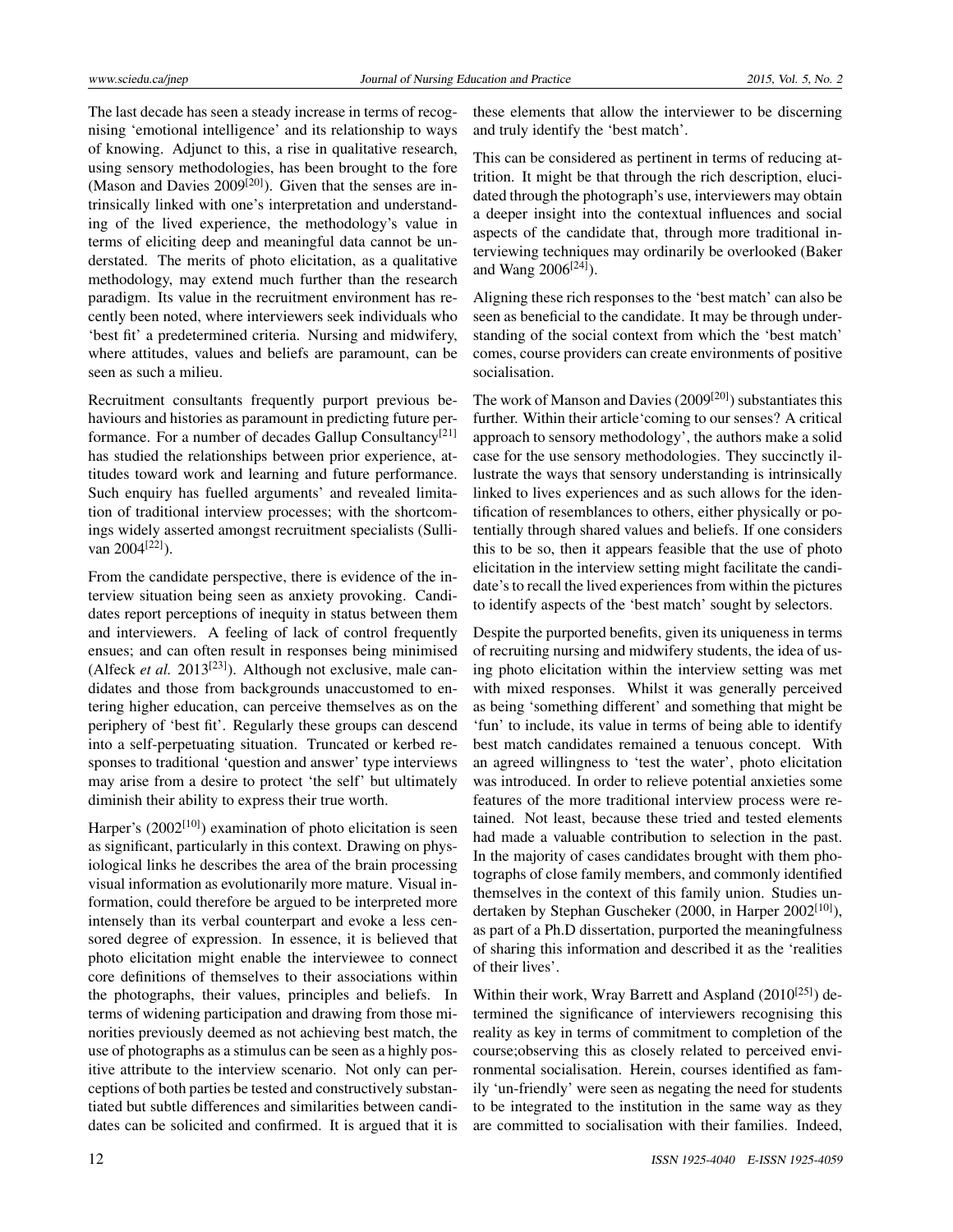students had cited this social integration as an expectation from enrolment on the course (Hughes 2013<sup>[\[7\]](#page-6-6)</sup>).

Cuseo  $(2010^{[6]})$  $(2010^{[6]})$  $(2010^{[6]})$  talks of this in terms of congruence versus incongruence and attributes attrition to poor institutional fit. He goes on further to state that this may stem from 'mismatch between the students' expectations, interests or values and those of the prevailing university community. It can be argued that the use of photo elicitation at interview is a strategy that is better able to align expectations, values and interests of all parties and as such can bridge the void and reduce attrition.

#### **2.1 Evaluation of the process**

In order to ascertain the value of the of photo elicitation it was clear that an evaluation of broad perspectives would be required. The author was conscious that the timing of data collection was significant. For this reason the evaluation requests were not actioned until after candidates had been provided with a decision regarding offers. This was particularly important as although ethical approval was not deemed necessary, it was important to ensure that no candidate felt advantaged or disadvantaged by their responses (Polit & Hungler 2008[\[27\]](#page-7-2) ) .

### **2.2 Sample**

All candidates invited to attend a personal interview were asked to take part in an evaluation of the use of photo elicitation. Of the 47 candidates asked, 41 agreed to take part. This was a highly positive response and was made up of candidates both with offers and those declined.

In addition Staff servicing the interviews were also asked to evaluate the process. These were made up of lecturers, Midwifery Clinicians, Service Users, and current students. Again responses were readily forthcoming with a distinct liking for the process and its value inidentifying 'best match'.

### **2.3 Data collection**

Data were initially collected through evaluation sheets, 15 of which were randomly selected and followed up using tape recorded telephone interviews each lasting between 5 and 8 minutes. Although no time limits were conferred each came to a natural conclusion within this time. Data collection were undertaken at a predetermined time arranged by a third party who had no vested interest in the outcome of the work. All respondents were provided with a code number, in order to protect respondent identity. 15 of the candidates were interviewed. Seven had been accepted onto the course. Eight had been rejected.

## **3 Findings**

The findings were wholly positive in terms of evaluation of the use of PEI. All candidates were explicitly aware that there identity was anonymous and as such the author had anticipated some elements of negativity within responses. This was, however, completely unfounded with all respondents identifying the use of photo elicitation as making a positive contribution to the interview strategy. As the following candidates have expressed.

> "It was good that the tutors [interviewers] recognised me as having a life, . . . kind of what my life experiences can bring to midwifery. That was good, them recognising that I have kids and that". (anonymous comments of an interview candidate C3).

Another informal evaluation described the process as feeling somewhat anxiety provoking but expressed

> "I was really scared, but actually when I came out I really felt like I had been given enough time for the interview people to see that I am really keen. . . " (anonymous comments from interview candidate C15).

> "I have had a few interviews and all the others have been a bit 'same old questions' that everyone knows how to answer, so you don't really stand a chance. This was different." (anonymous comments of an interview candidate C7).

It was perhaps this final example that confirmed the methodology's value.

> "When I got the letter asking me to come to interview I was really pleased. I mean really, really pleased. This was my third time of trying to get on the course and although I had been given feedback in the past, I still found it really hard to get across what I wanted to say. I had always thought that if they asked about my family and friends I would be able to show what a nice person I am and that I really want to be a midwife. . . ." "At first I thought it would be really hard, but they [the interview panel] seemed really interested in what I had to say about my pictures. I only took two and so I thought I wouldn't fill the time but it was amazing. I came out of the interview knowing I had done my best and that was a lovely feeling. I felt like even if I don't get on the course I was given the chance to do my best..." "It is funny but it felt like they [the interview panel] were picking someone to be friends with, like the university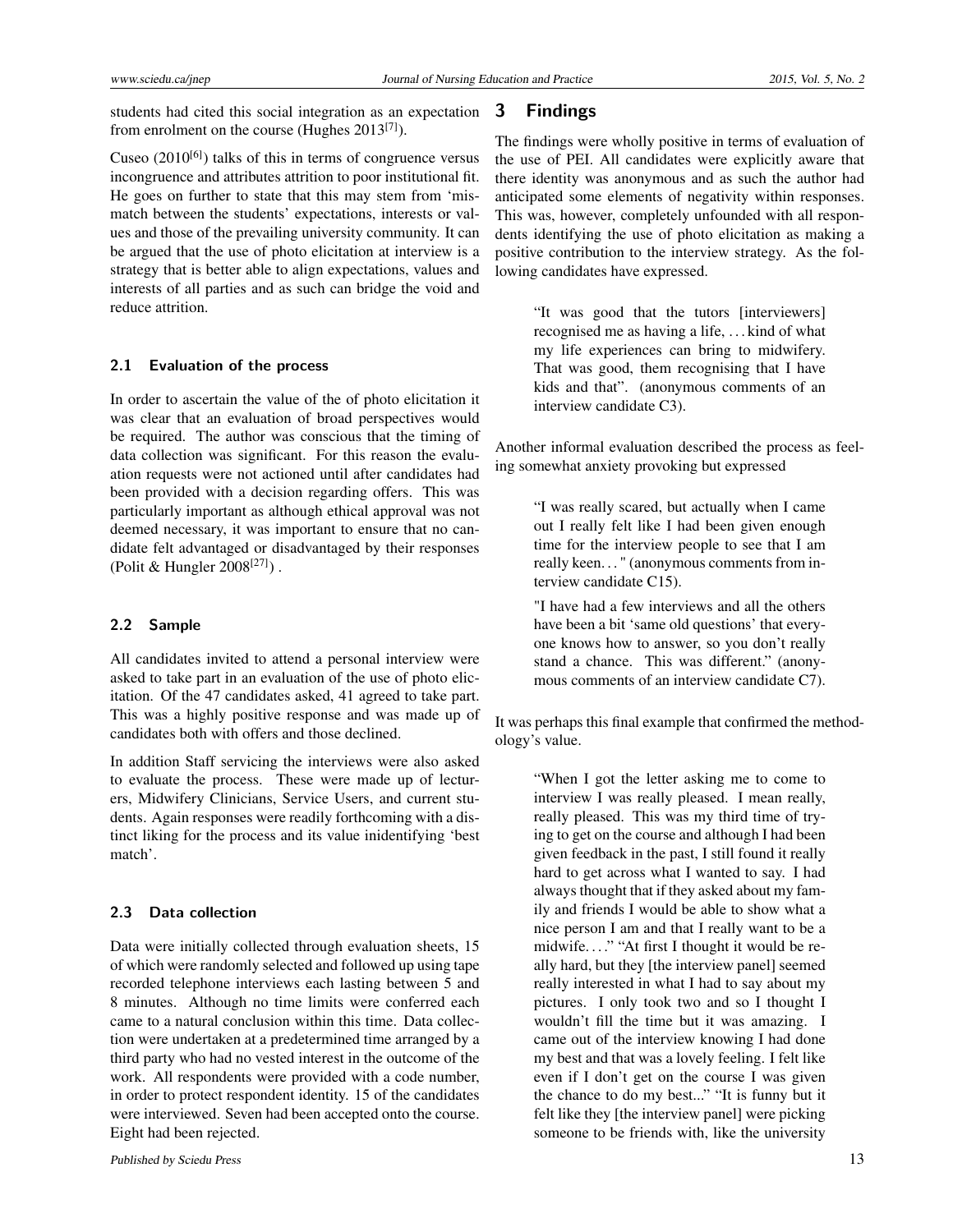is a big family. That felt nice. Although I did not get a place, I am hopeful for next year. . . " (anonymous comments of an interview candidate C 13).

Responses linked well with literature asserting that candidates need to feel that the university is committed to them before they can truly give of themselves. Draper's work (2002<sup>[\[28\]](#page-7-3)</sup>), considered the earlier assertions of Tinto

 $(1975^{[8]})$  $(1975^{[8]})$  $(1975^{[8]})$ , who emphasised the need for university's to take the lead in fostering an equitable commitment in order to reduce attrition. Figure 1, succinctly demonstrates the ways in which photo elicitation within the interview setting can lay the foundations for this mutual commitment. Through the increase of opportunity for the candidate to demonstrate their strengths; and recognition by the interviewer of the resemblance to essential qualities, those candidates meeting the 'best match' can be identified.



Figure 1: Draper S. (2002<sup>[\[28\]](#page-7-3)</sup>) Adapted model of Integration.

Interviewers also found the experience of using photo elicitation positive. Detail disclosed through elicitation appeared to act as an aide memoir, with interviewers able to recall significantly more detail about each candidate as an individual.

> "It was a good experience. I can recall each individual from interview because I can relate to what they said, using their photos. It has made my decision making much easier". (Lecturer interviewer L6)

Service partners with whom the awarding of places was jointly decided also expressed positivity.

> "That was a really good experience. It certainly cut the wheat from the chaff. You could tell straight away that what they [the interviewees] were saying was the absolute truth and it came straight from the heart. . . . . . . . . . I can see x,  $y$ and z [gave candidates' names] making excellent midwives. They used their photos really well to show us that they have got what it takes

and will stay the course". (Service partner interviewer SP 2)

Service users were also explicit in their thoughts about the use of PE as an interview technique with one describing it really valuable; and additionally felt that their original comments as to the 'candidate profile' and the contribution that had provided in determining 'best match' had been considered.

"That was a really enjoyable experience. I think the ones chosen are really what I want a midwife to be. I wasn't sure that they were listening really the staff developing the profile / best match when we did the profile thing. [pause]. They did though. And those girls [the candidates] defo showed me that they have got what it takes. . . It was their pictures. They say a picture doesn't lie. The proof was there. Some of them really didn't have a clue but those who did, know it can be bad as well as good. . . They have got what it takes." (Service User interview SU4 &1 together)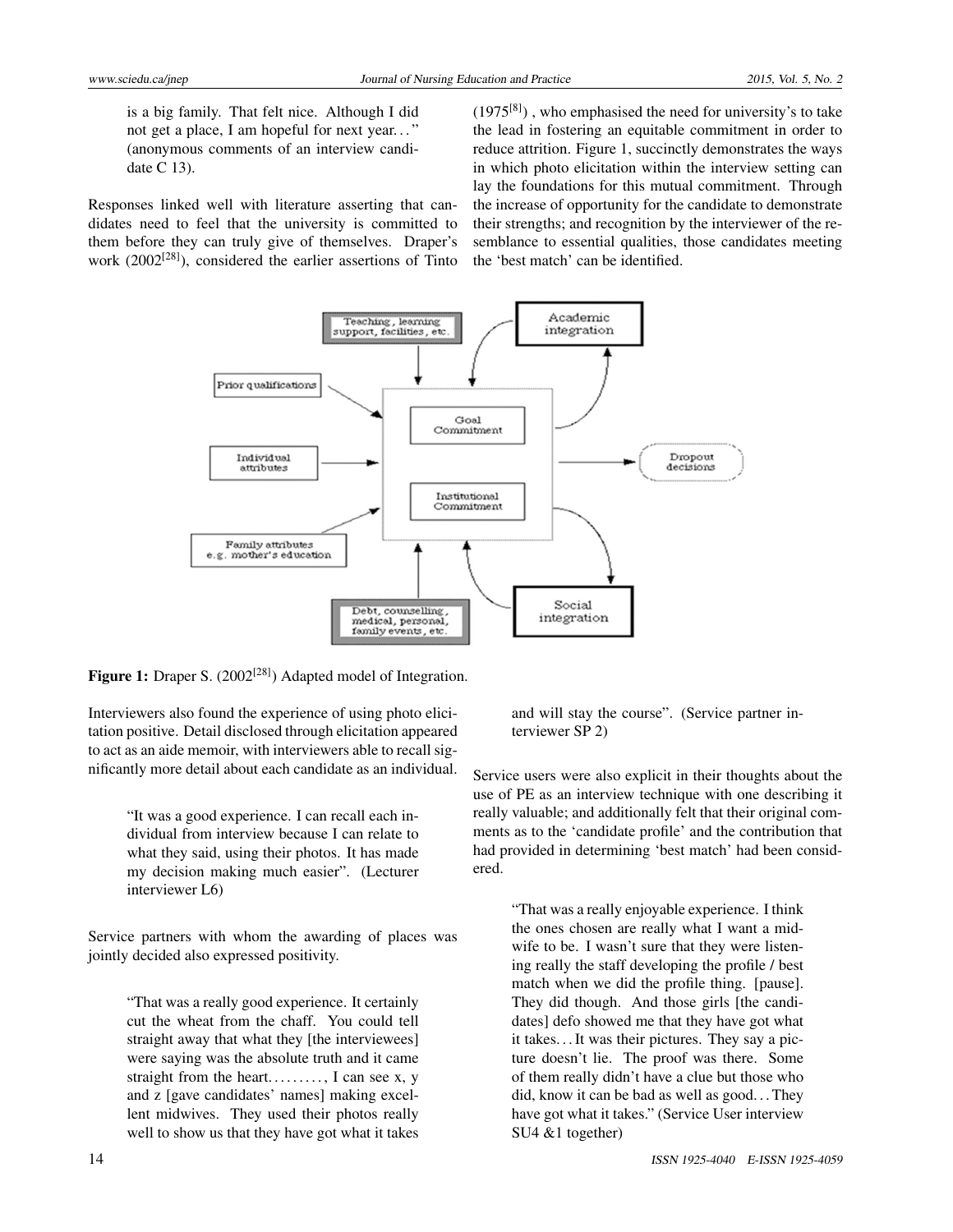This is both interesting and necessary as the interviewer can essentially be seen as the initial gate keeper of the profession. With a responsibility to the general public and to ensure that thereputation of the profession is upheld (Nurs-ing and Midwifery Council 2008<sup>[\[29\]](#page-7-4)</sup>), strategies that support confident decision making around recruitment are essential.

## **4 Final reflections**

The author's reflections on the experience of using photo elicitation within the interview environment have resulted in a strong belief of its value. Given the positive nature of the informal evaluations, it appears as an excellent resource.

Certainly, the value of photo elicitation in creating an environment of mutual understanding cannot be understated. Moreover, its success can be measured in terms of enhancing the concept of commitment by both parties. The use of this methodology has enabled candidates to express their values and beliefs in a personal and meaningful way. This has, in turn, enabled interviewers to identify candidates that meet 'best match' pre-requisites; to risk assess their potential for attrition through the resemblance of their values and beliefs in relation to those of governing bodies; and the demonstration of social integration skills that represent dedication to completion of the course.

For the future a more formal evaluation of photo elicitation's use within interviews will beundertaken. This will be an anonymous activity and will be administrated by someone outside of the interview panel. This will ensure confidentiality and preserve anonymity of the candidate. This is seen to be essential as it ensures ethical principles are upheld. As importantly it can serve to reassure participants of the evaluation that decisions will not be made based on their responses and as such encourage them to partake fully.

The use of photo elicitation within the interview setting has been seen as a positive experience by both candidates and staff engaged in the dialogue created. With a history of this sensory methodology eliciting deep and meaningful data, it can be seen as a highly credible alternative to the more traditional type of engagement commonly used in selection processes.

## **Conflicts of Interest Disclosure**

The author declares that there is no conflict of interest statement.

## **References**

- <span id="page-6-0"></span>[1] Department of Health. Managing Attrition Rates for Student Nurses and Midwives: A Guide to Good Practice for Strategic Health Authorities and Higher Education Institutions. 2006.
- <span id="page-6-1"></span>[2] Department of Health. Compassion in practice Nursing, Midwifery and Care staff: Our Vision and strategy. Published to www.commissioningboard.nhs.uk, in electronic format only. 2012.
- <span id="page-6-2"></span>[3] Higher Education Funding Council for England. Strategic Plan 2006-11. Higher Education Funding Council for England, Bristol. 2009.
- <span id="page-6-3"></span>[4] Johnston L. Lack of funds' causing student nurses to quit. Sunday Express. August 21, 2011.
- <span id="page-6-4"></span>[5] McCallum J., Donaldson JH., Lafferty P. Pre-registration diploma students: a quantitative study of entry characteristics and course outcomes. Journal of Advanced Nursing. 2006; 30(4): 785-795.
- <span id="page-6-5"></span>[6] McCarey M., Barr T, Rattray J. Can an interview score sheet assist with student selection onto the bachelor of science/diploma of higher education (adult) nursing programme? Findings from a pilot study. Nurse Education Today. 2007; 26(2006): 586-592.
- <span id="page-6-6"></span>[7] Hughes HA. Factors influencing attrition rates in midwifery students. Nursing Standard. 2013; 27(26): 42-8. PMID[:23540064](http://www.ncbi.nlm.nih.gov/pubmed/23540064) <http://dx.doi.org/10.7748/ns2013.02.27.26.42.e7130>
- <span id="page-6-7"></span>[8] Tinto, V. Dropout from Higher Education: A Theoretical Synthesis of Recent Research. Review of Educational Research. 1975; 45: 89-125. <http://dx.doi.org/10.3102/00346543045001089>
- <span id="page-6-8"></span>[9] Collier. Photography in Anthropology: A Report on Two Experiments printed. American Anthropologist. 2009.
- <span id="page-6-9"></span>[10] Harper, D. Talking about pictures: a case for photo elicitation. Visual Studies. 2002; 17(1): 13-26. [http://dx.doi.org/10.1080](http://dx.doi.org/10.1080/14725860220137345) [/14725860220137345](http://dx.doi.org/10.1080/14725860220137345)
- <span id="page-6-10"></span>[11] Goleman D. Emotional Intelligence: why it can matter more than IQ. London: Bloomsbury publishing PLC. 1996.
- <span id="page-6-11"></span>[12] Driscoll, J. Practising Clinical Supervision: A Reflective Approach for Healthcare Professionals. 2nd ed. Edinburgh: Bailliere Tindall Elsevier.
- <span id="page-6-12"></span>[13] Department of health (2007).
- <span id="page-6-13"></span>[14] Cohen E. Innovative recruiting – Targeting Passive professionals. Powergrid International. Oct 2009; 14(10): 8-10.
- <span id="page-6-14"></span>[15] Augustus-Dapremont, J. A review of minority recruitment and retention models implemented in undergraduate nursing programs. Journal of Nurse Education and Practice. February 2013; 3(2): 112- 119.
- <span id="page-6-15"></span>[16] Bailey M, Borooah VK. Staying the Course: An Econometric Analysis of the Characteristics Most Associated with Student Attrition Beyond the First Year of Higher Education. Department for Employment and Learning, Belfast. 2007.
- <span id="page-6-16"></span>[17] Frean A. Personal Statements Mean Nothing, says Cambridge admissions head. The Times. May 18, 2009.
- <span id="page-6-17"></span>[18] Rankin, R. Emotional Intelligence: Attrition and Attainment in Nursing and Midwifery Education. Lambert Academic Publishing Saarbrucken. 2011.
- <span id="page-6-18"></span>[19] Epstein I, Stevens B, McKeever P, Baruchel S. Photo elicitation interview (PEI): using photos to elicit children's perspectives. International Journal of Qualitative Methods. 2006; 5(3): 1-11.
- <span id="page-6-19"></span>[20] Mason, J., and Davies, K., Coming to our senses? A critical approach to sensory methodology. Qualitative Research. 2009; 9: 587- 603. <http://dx.doi.org/10.1177/1468794109343628>
- <span id="page-6-20"></span>[21] Gallup Consultancy [Internet] www.gallup.com/corporate (last accessed: 23rd July 2013).
- <span id="page-6-21"></span>[22] Sullivan J. Improving interviews: innovative tools for selecting 'A' players every time. 2004.
- <span id="page-6-22"></span>[23] Alfeck, W., Glass, KC., Macdonald, ME. The Limitations of language: Male participants, stoicism, and the qualitative research Interview. American Journal of Men's Health. 2013; 7(2): 155- 162. PMID[:23093076](http://www.ncbi.nlm.nih.gov/pubmed/23093076) [http://dx.doi.org/10.1177/1557988](http://dx.doi.org/10.1177/1557988312464038) [312464038](http://dx.doi.org/10.1177/1557988312464038)